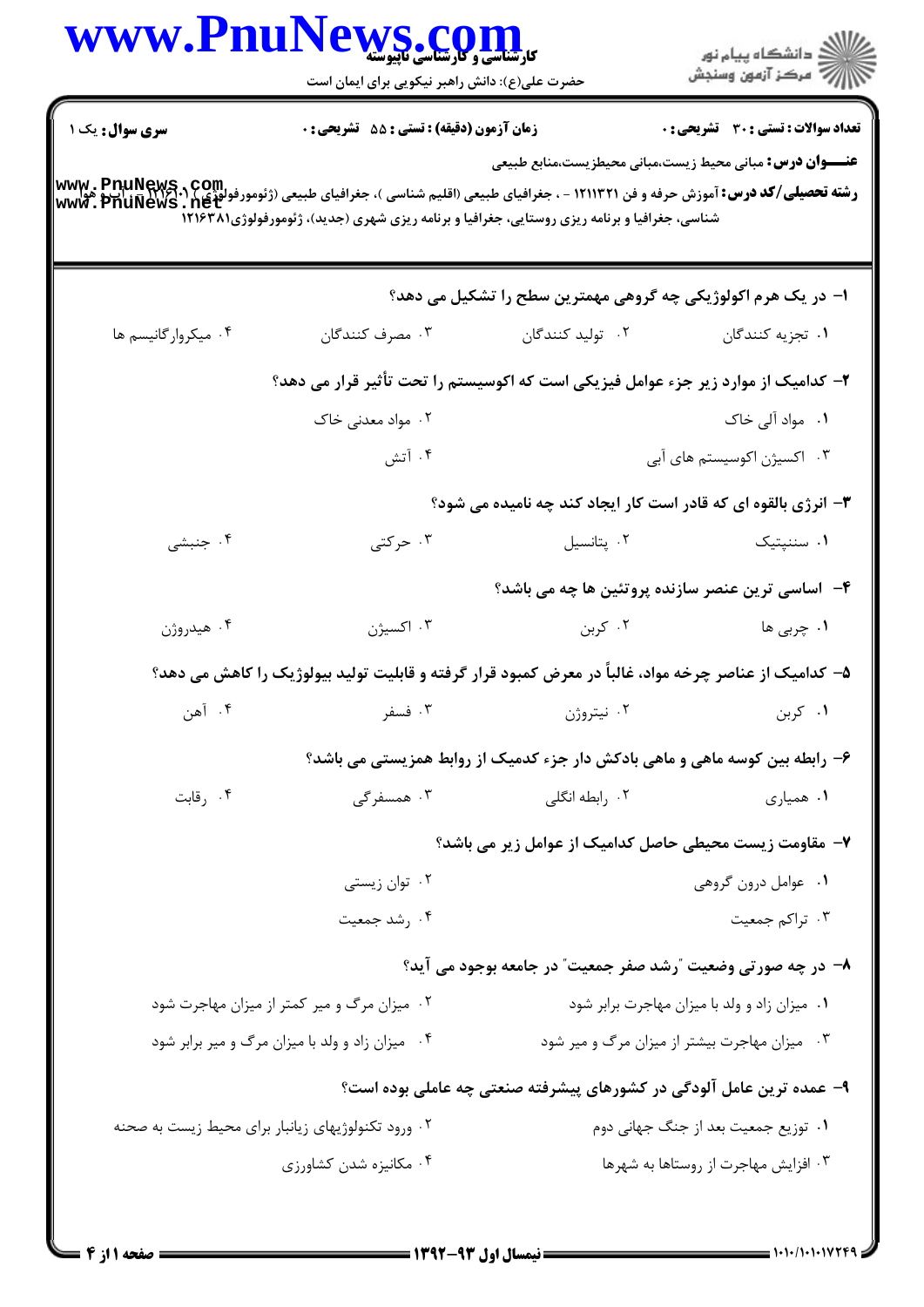|                        | حضرت علی(ع): دانش راهبر نیکویی برای ایمان است                                                                                                                |                                                                     | ر دانشڪاه پيام نور<br>اڳ مرڪز آزمون وسنڊش    |
|------------------------|--------------------------------------------------------------------------------------------------------------------------------------------------------------|---------------------------------------------------------------------|----------------------------------------------|
| <b>سری سوال : ۱ یک</b> | زمان آزمون (دقیقه) : تستی : 55 آتشریحی : 0                                                                                                                   |                                                                     | <b>تعداد سوالات : تستی : 30 ٪ تشریحی : 0</b> |
|                        |                                                                                                                                                              | <b>عنـــوان درس:</b> مبانی محیط زیست،مبانی محیطزیست،منابع طبیعی     |                                              |
|                        | <b>رشته تحصیلی/کد درس:</b> آموزش حرفه و فن ۱۲۱۱۳۲۱ - ، جغرافیای طبیعی (اقلیم شناسی )، جغرافیای طبیعی (ژئومورفولوژی) ۱۹۶۲۴۰۲۰ اپ و هوا<br>www . PnuNews . net |                                                                     |                                              |
|                        | شناسی، جغرافیا و برنامه ریزی روستایی، جغرافیا و برنامه ریزی شهری (جدید)، ژئومورفولوژی(۱۲۱۶۳۸                                                                 |                                                                     |                                              |
|                        |                                                                                                                                                              | ۱۰– کدامیک از گزینه های زیر از معایب استفاده از نیروی باد می باشد؟  |                                              |
|                        | ۰۲ هزینه زیاد آن                                                                                                                                             |                                                                     | ۰۱ اشکال در تصاویر تلویزیونی                 |
|                        | ۰۴ عدم امکان ذخیره آن                                                                                                                                        |                                                                     | ٠٣ اشغال كردن فضاى زياد                      |
|                        |                                                                                                                                                              | 11- چه عاملی مهمترین عامل تخریب مراتع به شمار می رود؟               |                                              |
|                        | ۰۲ عدم رعايت اصول صحيح مرتعداري                                                                                                                              |                                                                     | ٠١ عدم رعايت مراتع مناسب چرا                 |
|                        | ۰۴ فرسایش خاک توسط آب و باد                                                                                                                                  |                                                                     | ۰۳ بهره برداري بي رويه                       |
|                        |                                                                                                                                                              | 1۲- کدامیک از گزینه های زیر جزء مزایای انرژیهای تجدید پذیر می باشد؟ |                                              |
|                        | ۰۲ توسعه اقتصادي                                                                                                                                             |                                                                     | ۰۱ ایمنی                                     |
|                        | ۰۴ اثرات زیست محیطی                                                                                                                                          |                                                                     | ۰۳ استفاده از منابع طبیعی                    |
|                        |                                                                                                                                                              | ۱۳- چند درصد از نفت جهان در عربستان صعودی قرار دارد؟                |                                              |
| ۰۴ د, صد               | ۰۳ کا درصد                                                                                                                                                   | ۰۲ - ۷۶ درصد                                                        | ۰۱ ۶۷ درصد                                   |
|                        | ۱۴- یکی از ارزانترین راههای تولید حرارت و الکتریسته در کشورهای غنی از ذغال سنگ چه می باشد؟                                                                   |                                                                     |                                              |
|                        | ۰۲ استفاده از آبهای زیرزمینی                                                                                                                                 | ۰۱ استفاده از سوختهای فسیلی                                         |                                              |
|                        | ۰۴ استخراج معدن روباز ذغال سنگ                                                                                                                               |                                                                     | ۰۳ سوزاندن ذغال سنگ                          |
|                        | ۱۵– در کدامیک از طبقات جو کلیه پدیده های جوی نظیر ابر، باران و رعد و برق اتفاق می افتد؟                                                                      |                                                                     |                                              |
| ۰۴ اگزوسفر             | ۰۳ يونوسفر                                                                                                                                                   | ۰۲ استراتوسفر                                                       | ۰۱ تروپوسفر                                  |
|                        | ۱۶- کاهش درجه حرارت در اثر افزایش ارتفاع مفهوم کدامیک از گزینه های زیر را بیان می کند؟                                                                       |                                                                     |                                              |
|                        | ۰۲ تغییرات سویر آدیاباتیک                                                                                                                                    |                                                                     | ۰۱ اینورژن                                   |
|                        | ۰۴ تغییرات آژئوستروفیک                                                                                                                                       |                                                                     | ۰۳ تغییرات آدیاباتیک                         |
|                        |                                                                                                                                                              | ۱۷– کدامیک از گزینه های زیر جزء آلوده کننده های ثانویه می باشد؟     |                                              |
| ۰۴ نیتریت              | ۰۳ دی اکسید گوگرد                                                                                                                                            | ۰۲ منوکسید کربن                                                     | ۰۱ سرب                                       |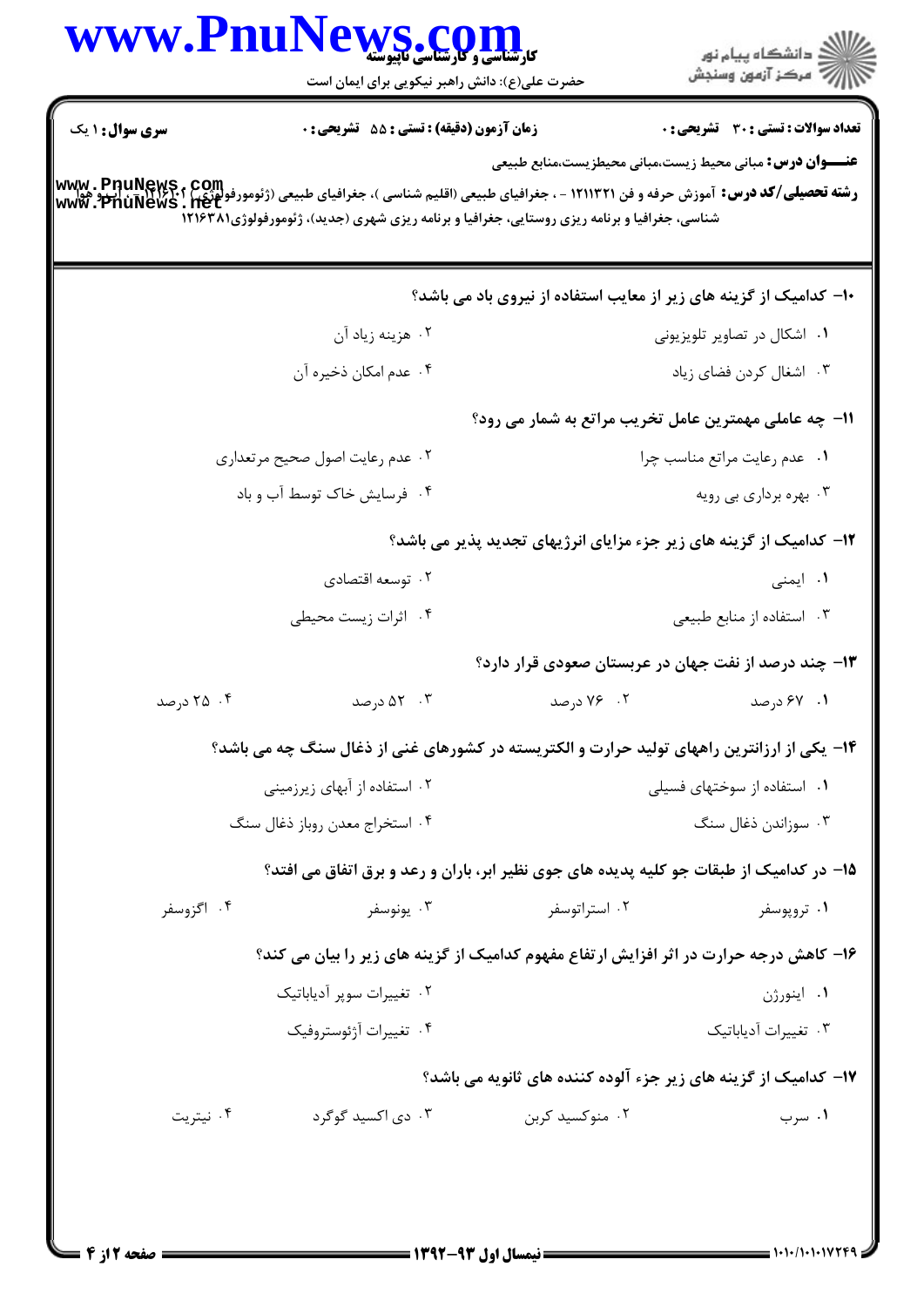| www.Pnu                           | <b>کارشناسی و کارشناسی تاپیوسته</b><br>کارشناسی و کارشناسی تاپیوسته<br>حضرت علی(ع): دانش راهبر نیکویی برای ایمان است                                                                                                                                                                                                |                                                                                    | ِ دانشڪاه پيام نور<br>/∕ مرڪز آزمون وسنڊش |
|-----------------------------------|---------------------------------------------------------------------------------------------------------------------------------------------------------------------------------------------------------------------------------------------------------------------------------------------------------------------|------------------------------------------------------------------------------------|-------------------------------------------|
| <b>سری سوال : ۱ یک</b>            | <b>زمان آزمون (دقیقه) : تستی : 55 تشریحی : 0</b><br><b>رشته تحصیلی/کد درس:</b> آموزش حرفه و فن ۱۲۱۱۳۲۱ - ، جغرافیای طبیعی (اقلیم شناسی )، جغرافیای طبیعی (ژئومورفولوژی) ۱۲۹۲۴۰۰ - ۲۰۰۰ و هوا<br>www ، PnuNews ، net<br>شناسی، جغرافیا و برنامه ریزی روستایی، جغرافیا و برنامه ریزی شهری (جدید)، ژئومورفولوژی(۱۲۱۶۳۸ | <b>عنــــوان درس:</b> مبانی محیط زیست،مبانی محیطزیست،منابع طبیعی                   | تعداد سوالات : تستى : 30 قشريحى : 0       |
|                                   | ۱۸– ذرات مایعی که در هوا پراکنده شده و قطر ذرات آن به اندازه ای است که با چشم غیرمسلح نیز دیده می شود، جزء                                                                                                                                                                                                          | کدامیک از آلوده کننده های هوا می باشد؟                                             |                                           |
| $\sim$ . ۴                        | ۰۳ آئروسل                                                                                                                                                                                                                                                                                                           | ۰۲ فیوم                                                                            | ۰۱ میست                                   |
|                                   | ۱۹- زمانی که گرادیان دما مثبت باشد و وارونگی دما هم در بالا و هم در پایین ستون دود وجود داشته باشد کدامیک از حالتهای                                                                                                                                                                                                |                                                                                    | ستون دوده بوجود می آید؟                   |
| ۰۴ بالارونده                      | ۰۳ حلقه ای                                                                                                                                                                                                                                                                                                          | ۰۲ قیفی                                                                            | ۰۱ بادبزنی                                |
|                                   | +۲- مهمترین ماده در میان ترکیب های موجود در سیر مراحل اسیدی کردن جوی چه می باشد؟                                                                                                                                                                                                                                    |                                                                                    |                                           |
|                                   | ۰۲ هیدروکسیل رادیکال                                                                                                                                                                                                                                                                                                |                                                                                    | ۰۱ آب                                     |
|                                   | ۰۴ سولفوريک                                                                                                                                                                                                                                                                                                         |                                                                                    | ۰۳ اسید نیتریک                            |
|                                   |                                                                                                                                                                                                                                                                                                                     | <b>۲۱</b> - چه موقع باران اسیدی باعث صدمه زدن به ساختمانها، فلزات و ماهیها می شود؟ |                                           |
| ۰۲ وقتی که PH آن کمتر از ۵/۱ باشد |                                                                                                                                                                                                                                                                                                                     | ۰۱ وقتی که PH آن بیشتر از ۵/۱باشد                                                  |                                           |
| ۰۴ وقتی که PH آن کمتر از ۷/۱ باشد |                                                                                                                                                                                                                                                                                                                     | ۰۳ وقتی که PH آن بیشتر از ۷/۱ باشد                                                 |                                           |
|                                   |                                                                                                                                                                                                                                                                                                                     | <b>3۲- چند درصد از وزن یک درخت را آب تشکیل داده است؟</b>                           |                                           |
| ۰۴ ه ۶۵ درصد                      | ۰.۳ ورصد                                                                                                                                                                                                                                                                                                            | ۰۲ درصد                                                                            | ۰۱ ۷۱ درصد                                |
|                                   |                                                                                                                                                                                                                                                                                                                     | ۲۳– کدامیک از گزینه های زیر بیان کننده قانون وان هوف می باشد؟                      |                                           |
|                                   | ۰۱ سرعت فعل و انفعالات شیمیایی و بیوشیمیایی در اثر افزایش درجه حرارت به میزان ۱۰ درجه دوبرابر می شود                                                                                                                                                                                                                |                                                                                    |                                           |
|                                   | ۰۲ سرعت فعل و انفعالات شیمیایی و بیوشیمیایی در اثر افزایش درجه حرارت به میزان ۷ درجه دوبرابر می شود                                                                                                                                                                                                                 |                                                                                    |                                           |
|                                   | ۰۳ سرعت فعل و انفعالات شیمیایی و بیوشیمیایی در اثر کاهش درجه حرارت به میزان ۱۰ درجه دوبرابر می شود                                                                                                                                                                                                                  |                                                                                    |                                           |
|                                   | ۰۴ سرعت فعل و انفعالات شیمیایی و بیوشیمیایی در اثر کاهش درجه حرارت به میزان ۷ درجه دوبرابر می شود                                                                                                                                                                                                                   |                                                                                    |                                           |
|                                   |                                                                                                                                                                                                                                                                                                                     | <b>۲۴</b> - میزان PH در محیط های بازی چه مقدار می باشد؟                            |                                           |
| $Y \cdot Y$ تا ۱۴                 | $\gamma$ ۰ تا ۱۰ $\gamma$                                                                                                                                                                                                                                                                                           | ۰۲ صفر تا ۷                                                                        | $V \cdot V$                               |
|                                   |                                                                                                                                                                                                                                                                                                                     | ۲۵– کدامیک از گزینه های زیر از مهمترین جنبه های آلودگی آبهای سطحی می باشد؟         |                                           |
|                                   | ۲. کاهش اکسیژن محلول در آبهای سطحی                                                                                                                                                                                                                                                                                  | ۰۱ مشکلات اقتصادی شدید به علت مرگ و میر                                            |                                           |
|                                   | ۰۴ ممانعت از نفوذ نورخورشید به عمق آبها                                                                                                                                                                                                                                                                             | ۰۳ ورود مقدار زیادی مواد مغذی به آبهای سطحی                                        |                                           |
| <b>: صفحه 3 از 4</b>              | <b>۔ ن</b> یمسال اول ۹۳-۱۳۹۲ <b>۔ ۔۔۔۔۔۔۔۔۔</b>                                                                                                                                                                                                                                                                     |                                                                                    |                                           |